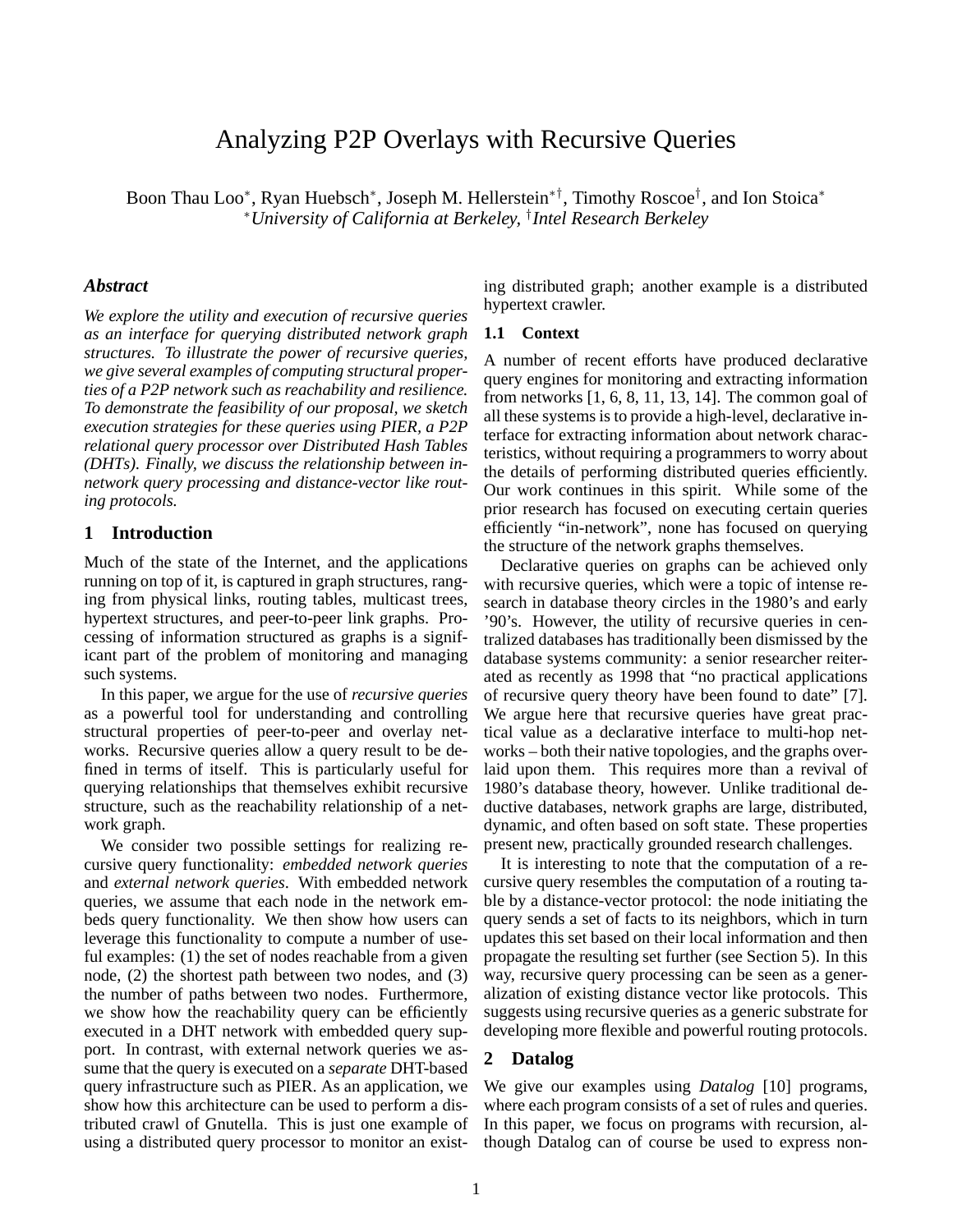recursive programs as well. Datalog is similar to Prolog, but hews closer to the spirit of declarative queries, and exposes no imperative control (either explicitly or implicitly). Following the Prolog-like conventions used in [10], names for predicates, function symbols and constants begin with a lower-case letter, while variables names begin with an upper-case letter. Aggregate constructs are represented as functions with arguments within angle brackets (<>). Data, or *facts*, are conventionally represented by predicates with constant arguments; these can be thought of as database tuples. Presented with a query, the system will attempt to find a complete set of variable bindings to satisfy the rules, and return the values requested in the query.

# **3 Embedded Network Queries**

In this section, we consider a generic network architecture in which each node embeds query processing functionality. Next, we give some examples in which users can leverage this functionality to compute various network properties. While these examples are straightforward, they serve the purpose to demonstrate the expressive power of the recursive declarative queries.

# **3.1 Reachability**

The textbook example of recursive query is graph transitive closure, which can be used to compute network reachability. We assume the query processor at node *X* has access to *X*'s routing table. Let *link(X,Y)* denote the link between node *X* and its neighbor *Y*. Then, the following simple program computes the set of all nodes reachable from node *a*.

**R1:**  $reachable(X, Y)$   $\therefore$   $link(X, Y)$ . **R2:**  $reachable(X, Y)$   $:$   $link(X, Z)$ ,  $reachable(Z, Y)$ . **Query:** *?- reachable(a,N).*

There are many useful enhancements of this program. One is to change the query to simultaneously compute all *reachable* pairs, not just those starting at *a*. Another is to compute reachable pairs that are within a given *hop count* from the initial node. A third possibility is to extend the program to check for cycles between any two nodes in the network.

# **3.2 Shortest Path**

Suppose now that we have a cost *C* associated with each  $link(X, Y, C)$ . Then, the following program computes the shortest path from nodes *a* to *b* and its cost:

\n- **R3:** *shortestPath(X, Y, P, C)* : *shortestLength(X, Y, C)*, 
$$
path(X, Y, P, C)
$$
.
\n- **R4:**  $path(X, Y, P, C) := link(X, Z, C_2)$ ,  $path(Z, Y, P_1, C_1)$ ,  $P = addLink(link(X, Z), P_1)$ ,  $C = C_1 + C_2$ .
\n- **R5:**  $path(X, Y, P, C) := link(X, Y, C)$ ,  $P = addLink(link(X, Y), nil)$ .
\n- **R6:** *shortestLength(X, Y, min < C) := path(X, Y, P, C)*.
\n- **Query:** ? *shortestPath(a, b, P, C)*.
\n

The expression  $P = \text{addLink}(L, P_1)$  is satisfied if P is the path produced by appending link *L* to the existing path  $P_1$ . As it stands, this query is inefficient since it enumerates all possible paths. However, query optimization techniques exist to improve performance by automated rewriting of the query [12]. We omit examples of rewritten queries here for space reasons.

As with reachability, this query can be easily modified to request all-pairs shortest paths, the shortest of all paths that have some particular property, etc.

# **3.3 Routing Resilience**

Another query of interest computes the number of paths between any two nodes, which provides a measure of the routing resilience. Given two nodes *a* and *b*, this program computes the number of paths between them:

| R7:                                          | $path(X, Y, P)$ :- $link(X, Z)$ ,                |
|----------------------------------------------|--------------------------------------------------|
|                                              | $path(Z, Y, P_1)$ ,                              |
|                                              | $P = addLink(link(X,Z),P_1).$                    |
| <b>R8:</b>                                   | $path(X, Y, P)$ : $link(X, Y)$ ,                 |
|                                              | $P = addLink(link(X, Y), nil).$                  |
| R9:                                          | $numberPaths(X, Y, count < P>) : path(X, Y, P).$ |
| <b>Query:</b> $\text{?}-numberPaths(a,b,N).$ |                                                  |

This query can be extended straightforwardly to generate the number of disjoint paths between two nodes.

# **3.4 \*Cast Trees**

Another class of useful queries are those that examine trees constructed within the network. Such trees are often used for multicast or in-cast (aggregation). A number of such queries are possible. For example, a query could find the height of each subtree and store the height value at the root of the subtree. In another example, a query could find the *imbalance* in the tree – the difference in height between the lowest and highest leaf node. Yet in another example, a query could identify all the nodes at a given level of the tree (referred to as the "same generation" query in the Datalog literature). We omit the actual programs for these examples in the interests of brevity.

# **4 External Network Queries**

Recursive queries can also be distributed in a DHT to query the structure of a different network in a parallel fashion. In this section, we will show how PIER can be used to perform a crawl of Gnutella using recursion. The "raw data" gathered from the crawl can be used as input to other recursive queries to monitor the Gnutella network. Such queries can be used to study file-sharing workloads, and potentially to improve the search capabilities of Gnutella as well. Our examples can easily be adapted to other distributed graphs, e.g., to build decentralized web crawlers or crawl other P2P networks besides Gnutella. The only requirement on these networks is that their nodes can be queried for link information, as with Gnutella and the Web.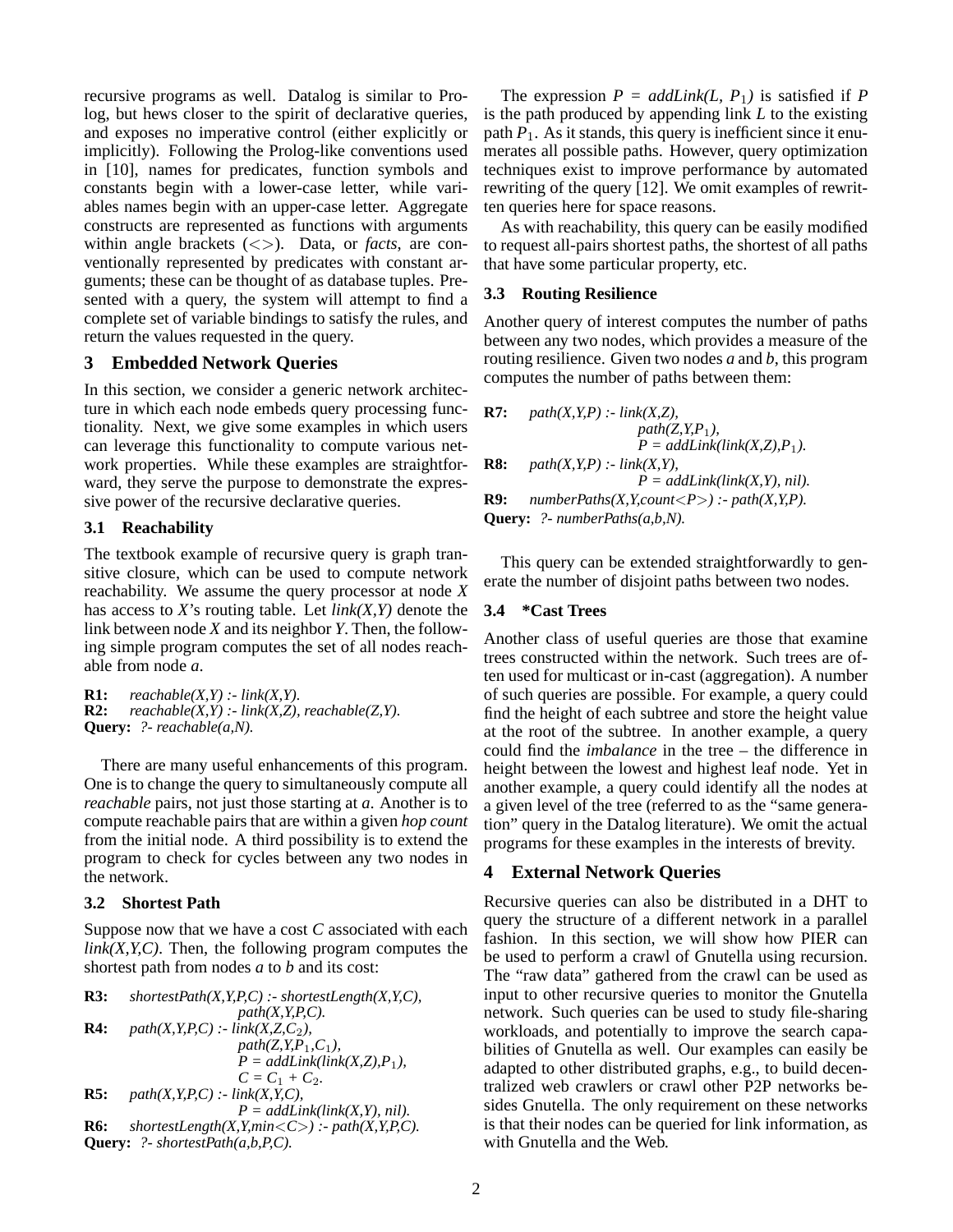### **4.1 Crawling Gnutella**

The following program performs a crawl of Gnutella, and serves as a basis for more complex queries, such as indexing the content served by the network. It uses two relations, *node(X)* means that X is a Gnutella node, and  $link(X, Y)$  means there is an existing Gnutella neighbor link from node  $X$  to node  $Y$ . For simplicity, we assume that links are directed.

```
R1: node(X,0) : startset(X).<br>R2: link(X,Y) : node(X,Hop)
        link(X, Y) :- node(X, Hop),
                            gnutellaPing(X,Y).
R3: node(Y,Hop) :- node(X,Hop-1),
                            link(X,Y),
                             Hop \lt k.
Query: ?- node(N,D).
```
Given a set *startset* of initial nodes (represented as IP addresses), this query returns the set of Gnutella nodes within *k* hops of the startset, together with their distance in hops. Rule 1 initializes the *node* relation. Rule 2 expands the *link* set using the predicate *gnutellaPing(X,Y)*, which is satisfied if *X* believes *Y* is a neighbor of it; this predicate is evaluated by making a connection to the Gnutella node *X* and requesting its neighbors. Rule 3 expands the *node* set by joining nodes to links as long as the nodes are still within *k* hops of the startset. The query returns such all (node, distance) pairs. If *k* is set to infinity, this results in an exhaustive crawl of the Gnutella network.

### **4.2 Distributing the Crawl**

The query is executed in a distributed fashion as follows. Each *crawler node* which runs the PIER query engine is responsible for crawling a different set of nodes in the Gnutella network. The query is first sent to all the crawler nodes, and set to run for a predetermined duration. The start set is partitioned (rehashed/published) among the participating crawler nodes by assigning each Gnutella node to the DHT node that is the "owner" of the hash of its IP address. This starts a distributed, recursive computation in which the query continuously scans for new nodes to be crawled. As each new node is discovered, it is similarly rehashed on its IP address to a crawler node, which continues the crawl from there.

There are good reasons to distribute the crawl. A naive centralized crawler may be unable to capture an accurate snapshot of the Gnutella network, as the crawl would have to run over a long period of time to avoid saturating the incoming bandwidth to the crawler site, especially if the query is expanded to return additional data about the crawled nodes.

A distributed crawler avoids this problem by balancing the bandwidth consumption across links. With a distributed set of nodes, we can also potentially exploit geographic proximity in the crawl by assigning each Gnutella node to be crawled by a "close" crawler node, where "closeness" is defined in terms of network latency, rather than partition by IP addresses.

Note that the distributed query processor naturally coordinates and partitions the work across the participating nodes. Using only data partitioning of the intermediate tables, it manages to parallelize the crawl without any explicit code to ensure that multiple sites do not redundantly crawl the same links.

### **4.3 Other Queries**

The link and node information gathered in the crawl program can be published on the fly back to the DHT for further processing. Given rules to derive the link information, we can pose additional interesting network queries such as the ones discussed in Section 3.

In addition to querying the graph topology itself, recursive queries can be used to query summaries of particular nodes within its *horizon* (nodes that are reachable within a bounded number of hops). Horizon summary queries that we can compute include the number of files shared by all nodes within the horizon, the number of free-loaders within the horizon, the average number of files stored per node, the most popular files in the horizon, and so on.

### **5 Embedded Network Queries over DHTs**

In this section, we discuss how recursive queries are processed over a DHT using PIER, and examine the communication patterns that result from publishing derived Datalog facts into the DHT. Note that DHT publishing is the only source of communication during query execution; no explicit messaging is used during execution. As our example, we use the program described in Section 3.1 that computes the set of *reachable* nodes from a given node:

**R1:** *reachable(X,Y) :- link(X,Y).*

```
R2: reachable(X, Y) : link(X, Z), reachable(Z, Y).
```
Assume we want to simultaneously compute the set of reachable nodes from node *a*, and the set of reachable nodes from node *b*, respectively. We will show how these two queries can be efficiently computed together.

Figure 2 shows the query execution plan for computing reachability information beyond the first hop. The execution is based on Datalog's bottom-up ("forwardchaining") mechanism, which starts by applying the rules in the program to all existing *link* facts. The Clouds in the figure represent rehashing (publishing) tuples into the DHT and are labeled with the keys used to rehash them. The communication patterns during query execution are shown in Figure 1. We omit the computation for links involving *g* and *f* for clarity; we will later show that these links are in fact irrelevant to the computation.

The computation of a reachability query resembles the computation of the routing table in a distance vector protocol. The computation starts with the source computing its initial reachable set (which consists of all neighbors of the source) and publishing it to all its neighbors. In turn, each neighbor updates the reachable set with its own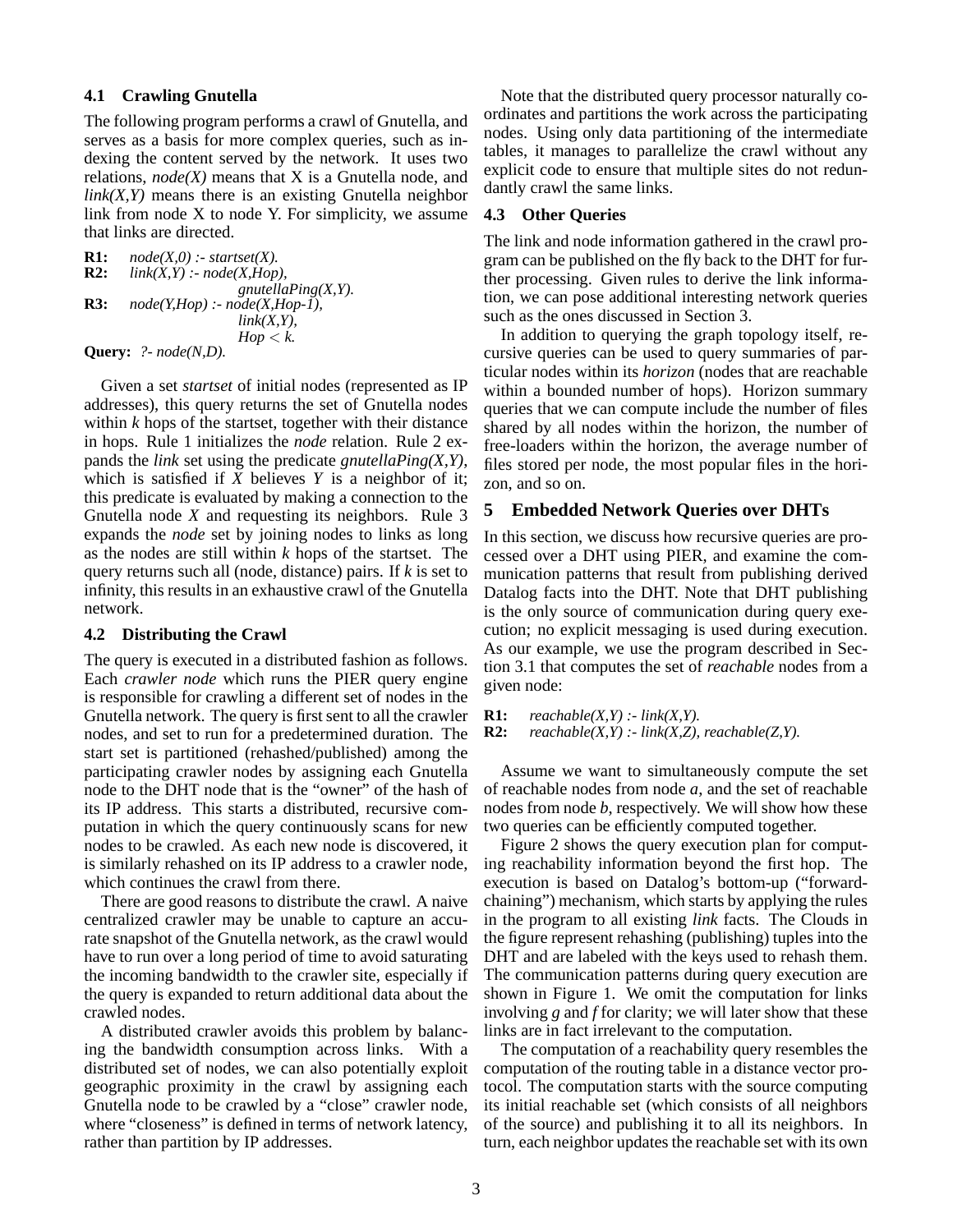

Figure 1: *Thick dotted lines are DHT overlay links. Thin solid lines are communication messages during query execution.*



Figure 2: *Query Execution Plan for the Reachable Program.*

neighborhood set, and then forwards the resulting reachable set to its own neighbors.

To illustrate further, we step through the communication necessary for the computing *R(b,e)* for node *b*.

- 1. *b* rehashes  $L(b, c)$  to *c*.
- 2.  $c$  rehashes  $L(c,d)$  to  $d$ .
- 3. *d* joins *L(c,d)* and *R(d,e)* and rehashes result *R(c,e)* to *c*.
- 4. *c* joins *L(b,c)* and *R(c,e)* and rehashes result *R(b,e)* to *b*.

We make three observation:

**Natural Communication Patterns:** The communication patterns described above follow naturally those of a distance vector routing protocol computing reachability information in a multi-hop, decentralized fashion.

**Work Sharing:** Nodes *a* and *b* share a common reachable node *d*. We only need to compute *reachable* facts sourced at node *d* once. For example, *R(d,e)* would be computed once and stored at node *d*, and subsequently used to compute  $R(a,e)$  and  $R(b,e)$ . Such storage and sharing of intermediate results is known in deductive databases as work *memoization*.

**Irrelevant Facts:** In our example, links *L(g,a)* and *L(f,b)* are not needed, but are used by this strategy to derive irrelevant facts like *R(g,d), R(f,e)* etc. We will see that communication is required to compute and store these derived facts, so avoiding irrelevant fact generation is important.

The first two properties "fall out" of the combination of bottom-up evaluation and DHT-based distributed query processing. This is a surprising and rather elegant result: the execution of a centralized query plan over a DHT produces a communication pattern similar to the one used in an explicit message-passing network protocol. We are encouraged by this example to further investigate the interplays between the deductive database literature and multi-hop routing.

Next, we consider the problem of sending irrelevant facts. There is an extensive literature on recursive query optimization to avoid sending irrelevant facts [10]. One of these techniques is *magic sets rewriting* [4] which employs program rewriting to avoid computing unneeded facts. In our case, the magic-rewritten program becomes:

| R3: | $magicNodes(Y)$ :- magicNodes(X),                                         |
|-----|---------------------------------------------------------------------------|
|     | $link(X, Y)$ .                                                            |
| R4: | $reachable(X, Y) : magicNodes(X), link(X, Y).$                            |
| R5: | $reachable(X, Y) : - magicNodes(X),$<br>$link(X,Z)$ , reachable $(Z,Y)$ . |
| R6: | magicNodes(a).                                                            |
| R7: | $magicNodes(b)$ .                                                         |

**Query:** *?- reachable(N,M).*

The main difference after rewriting is the addition of rules for generating *magicNode* facts, which restricts the query computation to the nodes reachable from *a* and *b*.

### **6 Status and Preliminary Results**

Currently, PIER's native query language is neither Datalog nor SQL, but a logical dataflow language for generating dataflow graphs like that in Figure 2. Recursion has been implemented in PIER, and as a proof of concept we have implemented the Gnutella crawler described in Section 4 over PIER and run it with a start set consisting of two ultrapeers. The crawl ran for 6 minutes. The link and nodes data were published back to the DHT and used to compute reachability data as described in Section 3.1. The experimental results in Figure 3 show increasing throughput (more reachable nodes discovered) as we increase the number of crawler nodes running on Planet-Lab [2].